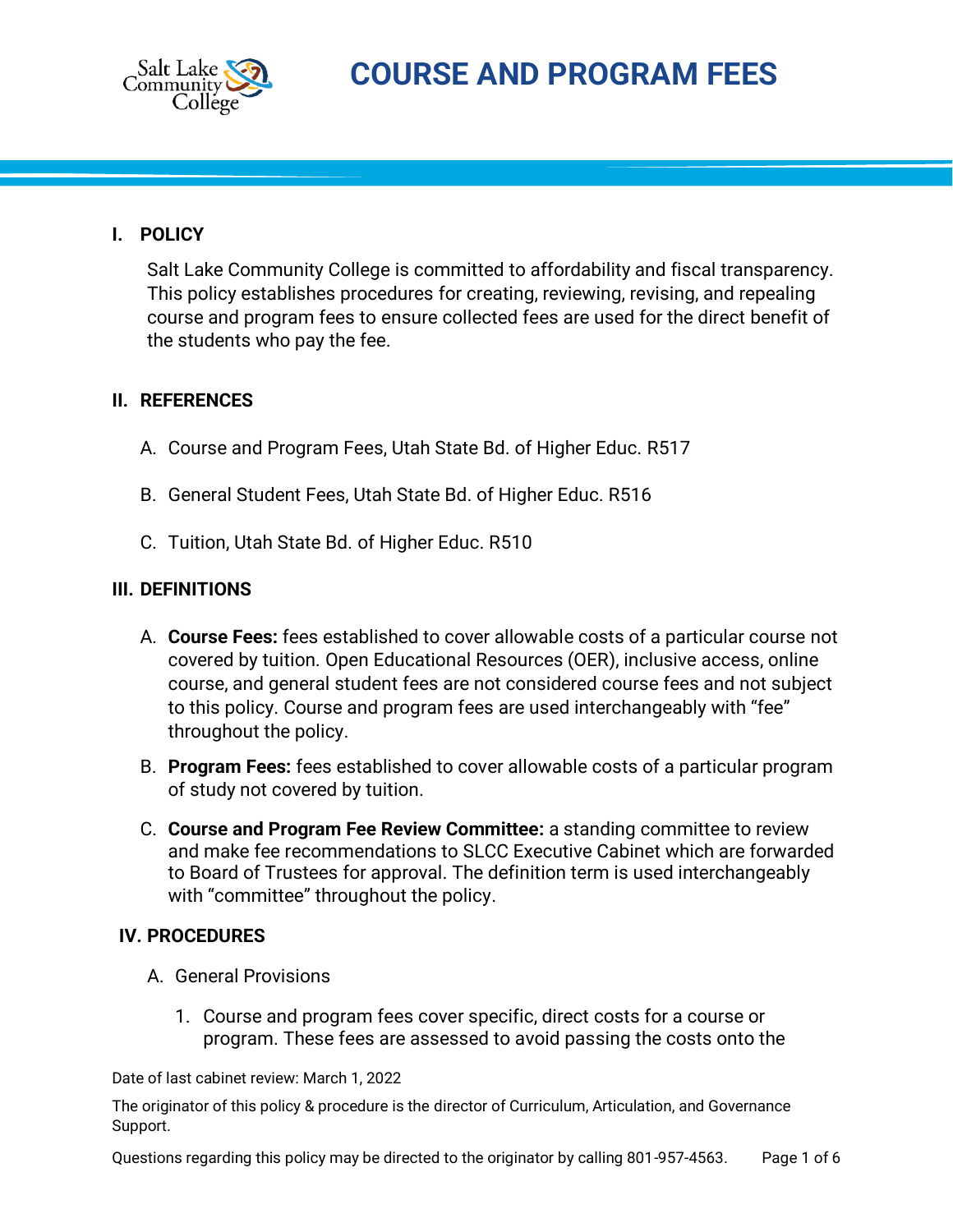general student population. The fees must be used for the benefit of the enrolled students in that course or program.

- 2. The Provost, or designee, will be responsible for the oversight of the Course and Program Fee Review Committee. These responsibilities include the establishment of:
	- a. procedures for course and program fees, and
	- b. procedures for appointment of committee members.
- B. Course and Program Fee Review Committee
	- 1. Committee will be compromised of the following members:
		- a. three faculty members self-selected or assigned by their academic administrator,
		- b. one academic dean selected by and from the Deans Council,
		- c. one student appointed by the SLCC Student Association Executive Board,
		- d. one representative from Provost, serves as Chair of the committee,
		- e. one representative from Vice President for Student Affairs & Enrollment Management,
		- f. one representative from Vice President for Finance & Administration.
	- 2. Committee Responsibilites
		- a. Annually review all fee proposals: new, continue, modify, suspend, repeal.
		- b. Establish a three-year review schedule of existing fees and conduct each year's review.
	- C. Fee Proposal Process
		- 1. All fees must be based on realistic, actual cost estimates.
		- 2. Fee amounts will be kept as low as possible.
		- 3. Fees should be expended in the year they are assessed for the benefit of students paying the fee.
		- 4. Requirements for fee proposals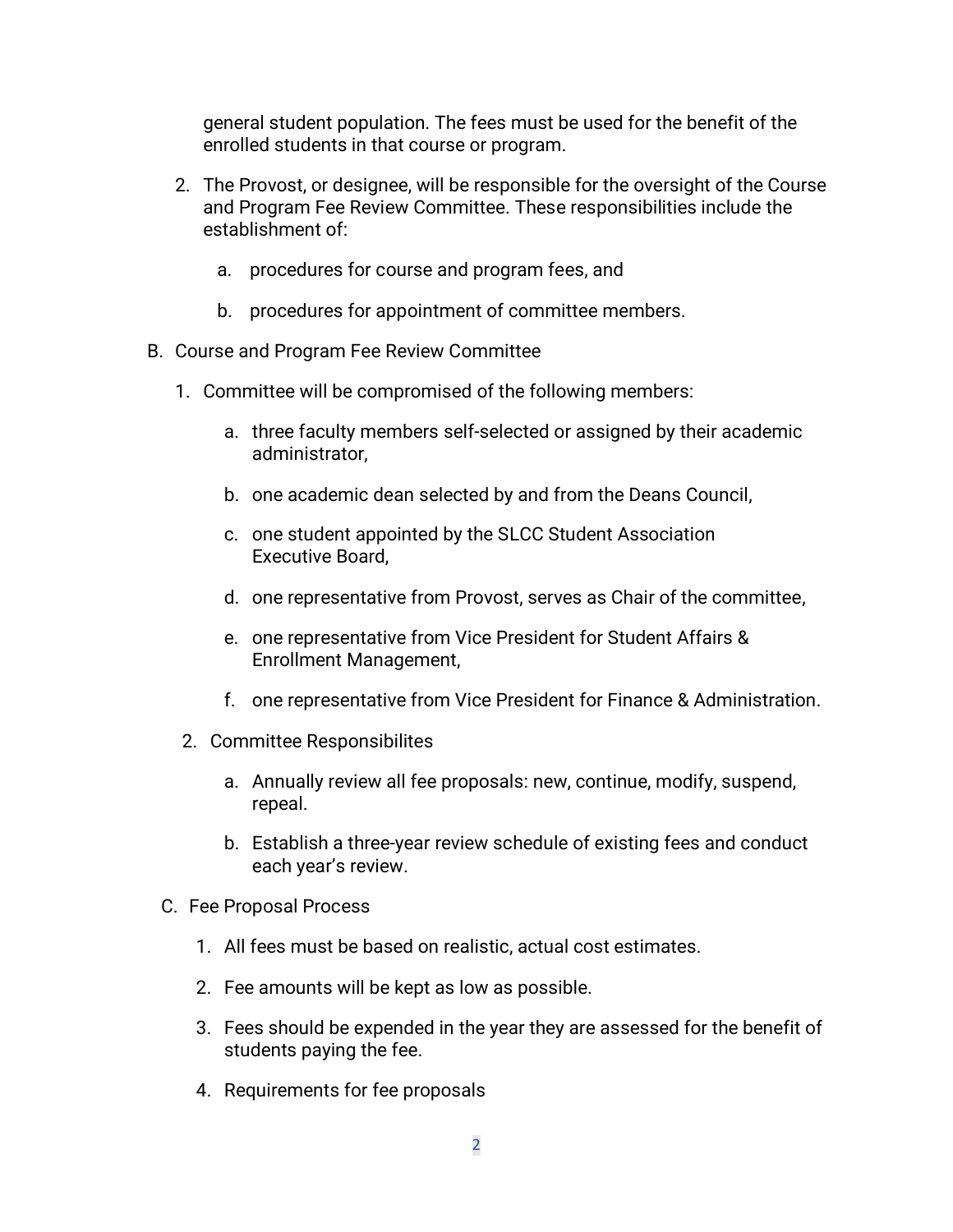- a. Proposals shall include:
	- (1) the need for and use of the fee, and
	- (2) a sound budget plan outlining expected revenues and expenses.
- b. Fee proposals must be approved in writing by the appropriate academic administrator prior to submission to the committee chair.
- D. Fees Review Process
	- 1. By early November each year, the committee chair and Controller will provide prior year fee approvals, index and account trends, and instructional support to academic administrators who prepare fee proposals for the next fiscal year.
	- 2. After Fall Semester finals and prior to the holiday break, fee proposals are returned to the committee chair by the dean or associate vice-president.
	- 3. In January, the committee evaulates fee proposals, prepares a written report and recommendation, and submits to the Provost.
	- 4. By early February, the Provost presents the report and recommendation to the Executive Cabinet for review. Proposals are reviewed, discussed, and approved at the Executive Cabinet budget meeting.
	- 5. The report and recommendation are forwarded to the Board of Trustees for consideration at their next scheduled meeting in March. The college president will present the fees report and recommendations to the Board of Trustees for approval, modification, or rejection.
	- 6. In order for course and program fees to be implemeted for the upcoming fiscal year, the Board of Trustees must approve new, continued, and revised fees by mid-March.
- E. Fee Publication, Recordkeeping, and Collection
	- 1. Publication
		- a. Course and program fee amounts and purpose must be disclosed in the general catalog, class schedule, and as part of the registration process.
		- b. The Scheduling Office will program approved fees in the student information system.
	- 2. Recordkeeping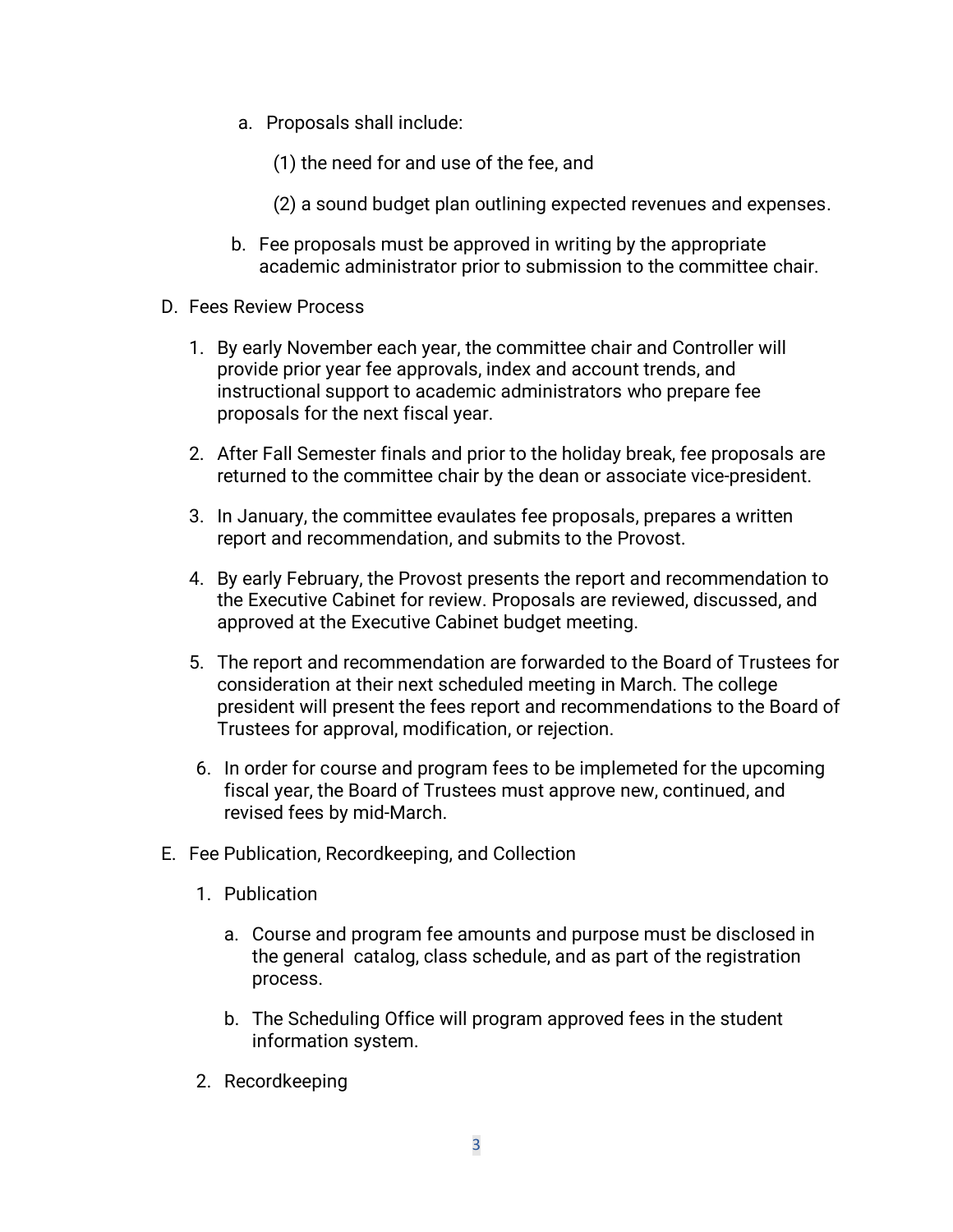- a. The Provost, or designee, will provide all administrative and record keeping support to the committee and be the repository for:
	- (1) new fees,
	- (2) fee continuation,
	- (3) fee modification,
	- (4) fee suspension,
	- (5) fee repeal, and
	- (6) all committee documents.
- b. The Controller, or designee, shall be responsible for:
	- (1) index creation,
	- (2) course fee transaction management, and
	- (3) summary reports.
- 3. Fee Collection
	- a. Fees will be collected by the Bursar's Office using standard business and billing practices.
	- b. Collection of fees in the classroom is not permitted.
- F. Authorized and Unauthorized Fee Usage
	- 1. Course and Program fees may be used for the following purposes:
		- a. consumable supplies and materials used by students to meet learning outcomes,
		- b. off-site and classroom instructional activities,
		- c. regulatory requirements such as student licensures and certifications,
		- d. course specific software and license subscriptions for use by students,
		- e. special instrutional arrangements such as:
			- (1) visiting class speakers; or
			- (2) independent contractors who services are associated with private instruction (e.g., music instructors, art models, etc.)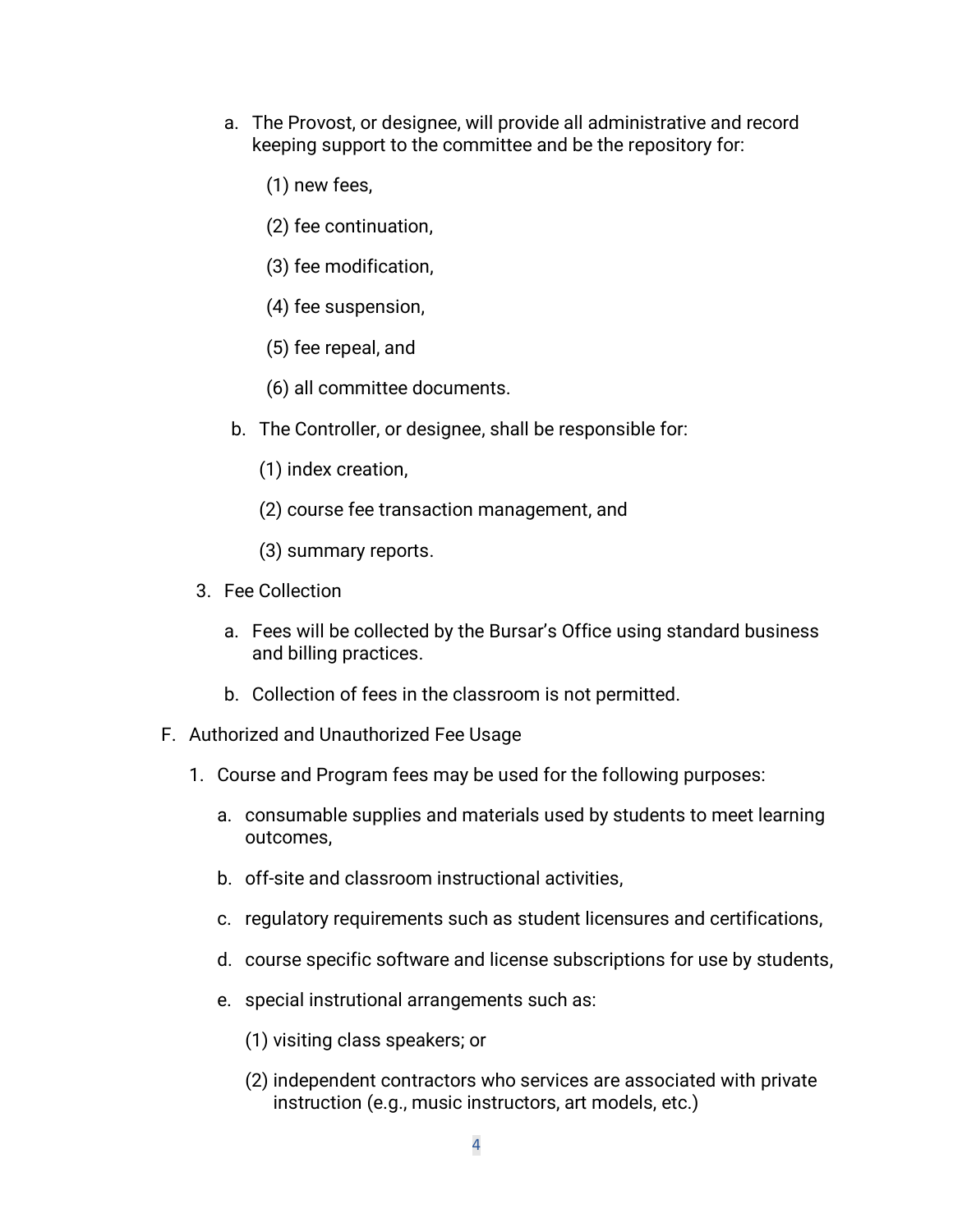- f. equipment replacement, repair and maintenance.
- 2. Course and Program Fees may not be used for the following purposes:
	- a. compensaton for general instructional services rended by faculty, staff and teaching assistants, and
	- b. purchase of new capital and non-capital equipment and assets.
- G. Accountability Requirements
	- 1. The Controller, Provost or designee, and institutional or Utah System of Higher Education internal auditors shall have authority to review the effectiveness of fees using standard internal controls for compliance with policy and acceptable accounting practices.
	- 2. Account Surpluses and Deficits
		- a. Academic administrators are responsible for the oversight of expending fees in accordance with this policy.
			- (1) Monitor balances to ensure fees are used appropriately.
			- (2) Review fee balances
				- (a) If the review indicates an excess balance which is greater than 20% of annual revenue, a course fee reduction or one-time course fee suspension request should be submitted to the Course and Program Fee Review Committee for its review and approval.
				- (b) If the review indicates a balance deficit, the academic department must fund the deficit using departmental funds.
				- (c) If the review determines that the existing course or program fee revenue is insufficient to cover approved expenses, the academic administrator can submit a proposal to the committee to increase the fee.
			- (3) Evaluate fees on the three-year review schedule and revising when necessary.
	- 3. Fee Transfer Restrictions
		- a. Funds collected from course and program fees will be deposited into a specific index established for that purpose.
		- b. Funds shall not be transferred from these indexes into other indexes.